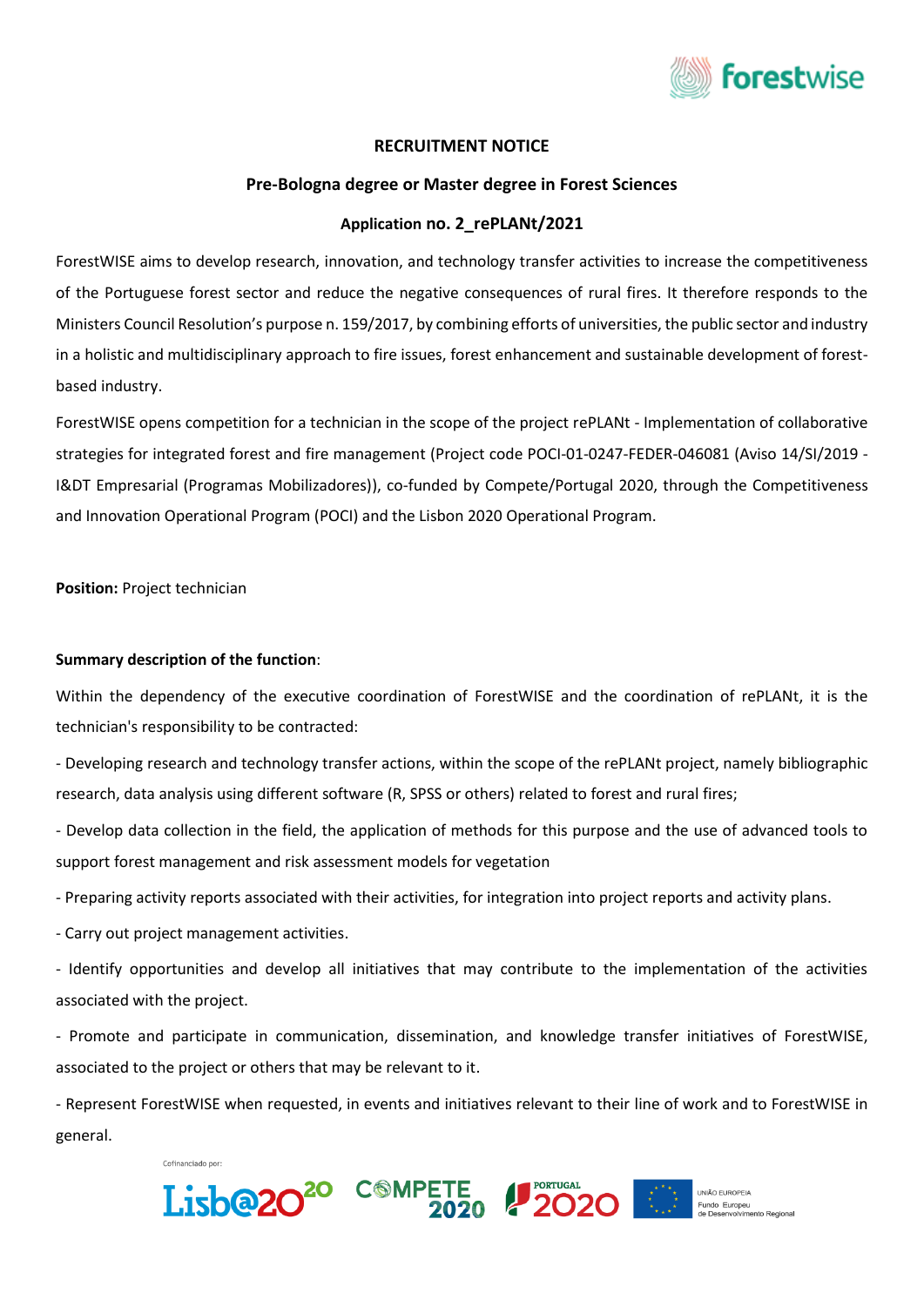

# **Qualifications:**

Pre-Bologna degree or master in Forest Sciences or similar

### **Experience required:**

- Professional experience in the field of forest management, particularly in one or more of the following areas: Sustainable forest management, fire behavior, forest inventory (including sampling and processing of field data);

- Experience in participating in and/or managing research and/or consultancy projects in collaboration with companies and entities within the national scientific and technological system.

- Priority is also given to working experience with public and private forestry sector entities and other players in the forestry sector in Portugal;

- Fluent written and spoken Portuguese and English (level C1 of the Common European Reference Framework)

#### **Personal skills/ Soft Skills:**

- Organization and work method skills
- Ease of relationship with differentiated interlocutors
- Excellent communication skills and interpersonal relationships

## **Evaluation Criteria:**

- Interview with candidates with curricular evaluation equal to or greater than 15 values

- The final classification will be the weighted average of the curriculum evaluation, which will assume a weight of 70%, and the interview, which will represent 30%

- Selection of the candidate with the best final ranking.

Cofinanciado por

The jury reserves the right to decide not to select any candidate if they agree that none of the candidates has the profile required.

#### **Conditions:**

The candidate to be hired will be entitled to an employment contract with a fixed monthly salary between TRU14 and TRU31 levels, according to the curriculum vitae and the experience presented and proven.

Immediate availability (to start on 1 January 2022) and schedule flexibility